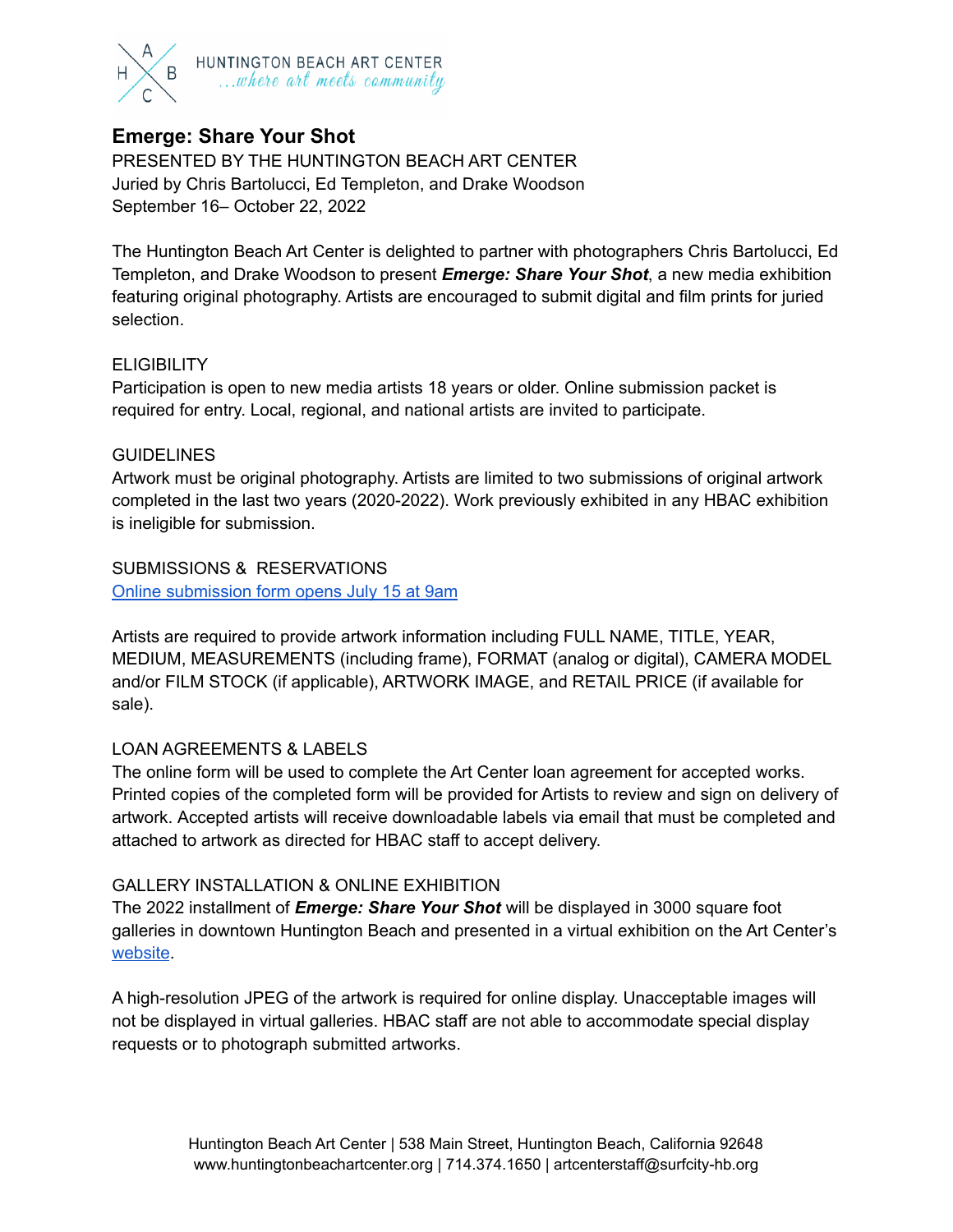

Artwork may not include live animals or decaying organic material. HBAC reserves the right to refuse work and terminate online profiles from the HBAC website and social media platforms without cause and exclusively at the staff's discretion.

Artworks must be exhibited for the duration of the exhibition. No exceptions will be made to remove artworks or alter the display before the exhibition end date. Loaned artworks are not insured by HBAC or the City of Huntington Beach.

# DISPLAY REQUIREMENTS

Wall-mounted artworks must be finished and ready to hang with sturdy [picture-hanging](https://www.dickblick.com/products/ook-framers-pro-wire/) wire and [D-rings](https://www.dickblick.com/products/d-ring-hangers/) attached prior to delivery. Maximum size is 84 inches (including frame) in any direction and 50 pounds in weight. HBAC staff will not wire or rewire artworks.

Artwork pedestal display maximum is 48 inches in width or depth. Floor installation works may not exceed 84 inches in height, 48 inches in width, or 48 inches in depth. Freestanding work must be stable on the floor without additional hardware support.

#### ART SALES

The Art Center allocates 70 percent of all artwork sales to the Artist and 30 percent is retained to support HBAC exhibitions and events. The Art Center will not negotiate prices with a potential buyer. Artworks submitted for exhibition without a retail price will be marked NFS (not for sale).

# DELIVERY AND PICK UP

Artists are responsible for artwork delivery and pick up. Mailed artworks will not be accepted. Sold works may be picked up from the Art Center by the buyer, Artist, or agent with appropriate documentation. Artist and buyer must coordinate all shipping and associated costs. Sold exhibition artworks will remain on display until the close of the exhibition on October 22, 2022.

# OPENING RECEPTION AND EVENTS

The HBAC anticipates hosting a public opening reception, curator's panel discussion, film screens, and the *Art For Lunch* event during the exhibition.

#### SUBMISSION FEES

\$20 to submit up to two artworks. This is a juried exhibition. Not all submissions are guaranteed to be accepted into the exhibition. Submission fees support HBAC exhibition programming excellence. Payment is due at the time of submission. The Art Center accepts Paypal and credit or debit card (Visa, MasterCard, and Discover) payments.

#### ABOUT THE HUNTINGTON BEACH ART CENTER

The Huntington Beach Art Center is a community exhibition space located in downtown Huntington Beach, California. Annual exhibitions include juried and non-juried exhibitions featuring artists from throughout the Southern California region and around the world.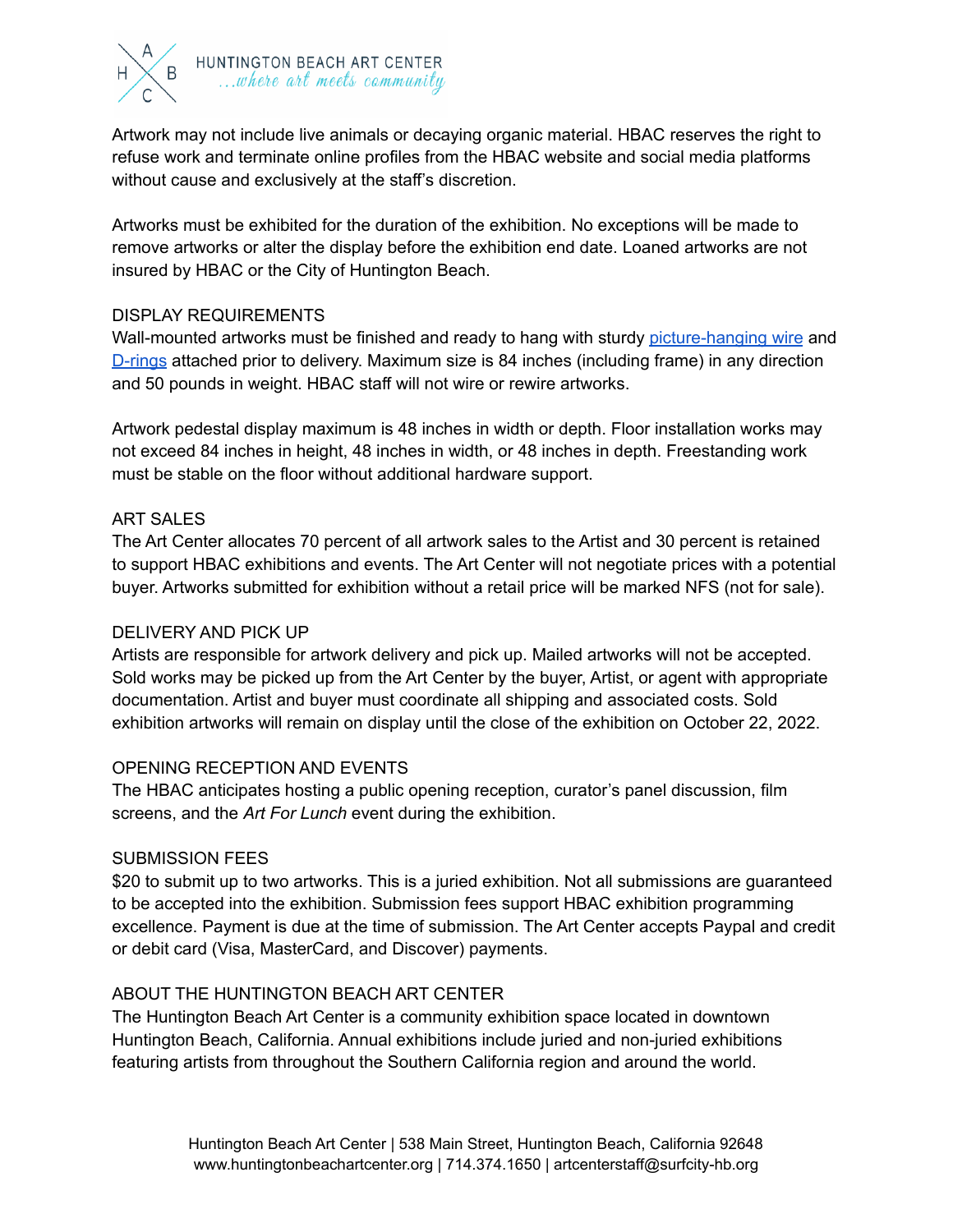

The Art Center is operated in public/private partnership with the HBAC Foundation, a  $501(c)(3)$ corporation, and the City of Huntington Beach. Art Center staff maintain a sustained practice of creating inclusive environments necessary for a diverse community in which all members are able to participate and grow as artists.

#### CONTACT INFORMATION

The most current exhibition information is posted on the Art Center's [website](https://www.huntingtonbeachartcenter.org/). Artists may contact Kathleen Fenstermaker [\(kfenstermaker@surfcity-hb.org\)](mailto:kfenstermaker@surfcity-hb.org) with additional questions.

| <b>KEY DATES</b>                      |              |                      |
|---------------------------------------|--------------|----------------------|
| Online submissions open               | July 15      |                      |
| Online submissions close              | August 1     |                      |
| Jury selection notifications          | August 19    |                      |
| Online delivery reservations open     | August 19    |                      |
| Artwork delivery                      | August 26    | $10:00$ AM - 4:00 PM |
| Artwork delivery                      | August 27    | 10:00 AM - 2:00 PM   |
| Artwork delivery                      | August 29    | 10:00 AM - 4:00 PM   |
| Opening reception HBAC                | September 16 | 5:30 - 9:00 PM       |
| Curator's panel discussion            | September 21 | $6:00 - 8:00$ PM     |
| Art for Lunch                         | September 29 | 11:30 AM - 1:30 PM   |
| Film screening (TBD)                  | October 1    |                      |
| Surf City Arts Fest / Family Arts Day | October 8    |                      |
| Film screening (TBD)                  | October 14   |                      |
| <b>Exhibition closes</b>              | October 22   |                      |
| Artwork pick up                       | October 24   | 10:00 AM - 4:00 PM   |
| Artwork pick up                       | October 25   | 10:00 AM - 7:00 PM   |

# **JURY**

**Chris Bartolucci** is a portrait and unit still photographer based in Los Angeles. She co-hosts a film photography podcast called [Analog](https://redcircle.com/shows/analog-talk) Talk and makes [Youtube](https://www.youtube.com/user/chrisbphoto) videos about film photography.

"Being without social interaction is so unnatural to the human experience. We thrive on hugging, touching, and visiting loved ones. The human connection. Love. Having to be isolated and "shelter in place" took a toll on a lot of our collective mental health. Add on top a heartbreaking civil unrest and a lot of us were void of inspiration or willingness to create. Myself included.

Time doesn't stop or wait- not even for a global pandemic. People still leave this earth and are born everyday. During this unimaginable time in history, I've experienced loss but I also got married and gave birth to my son Benjamin. The thing I dreamed so much about my entire life. I emerged a mother. I'm a completely new person now than I was at the start of 2020 and I'm inspired by so much more. Love is at the forefront.

How have you emerged out of the last two years?"

-Chris Bartolucci

Huntington Beach Art Center | 538 Main Street, Huntington Beach, California 92648 www.huntingtonbeachartcenter.org | 714.374.1650 | artcenterstaff@surfcity-hb.org